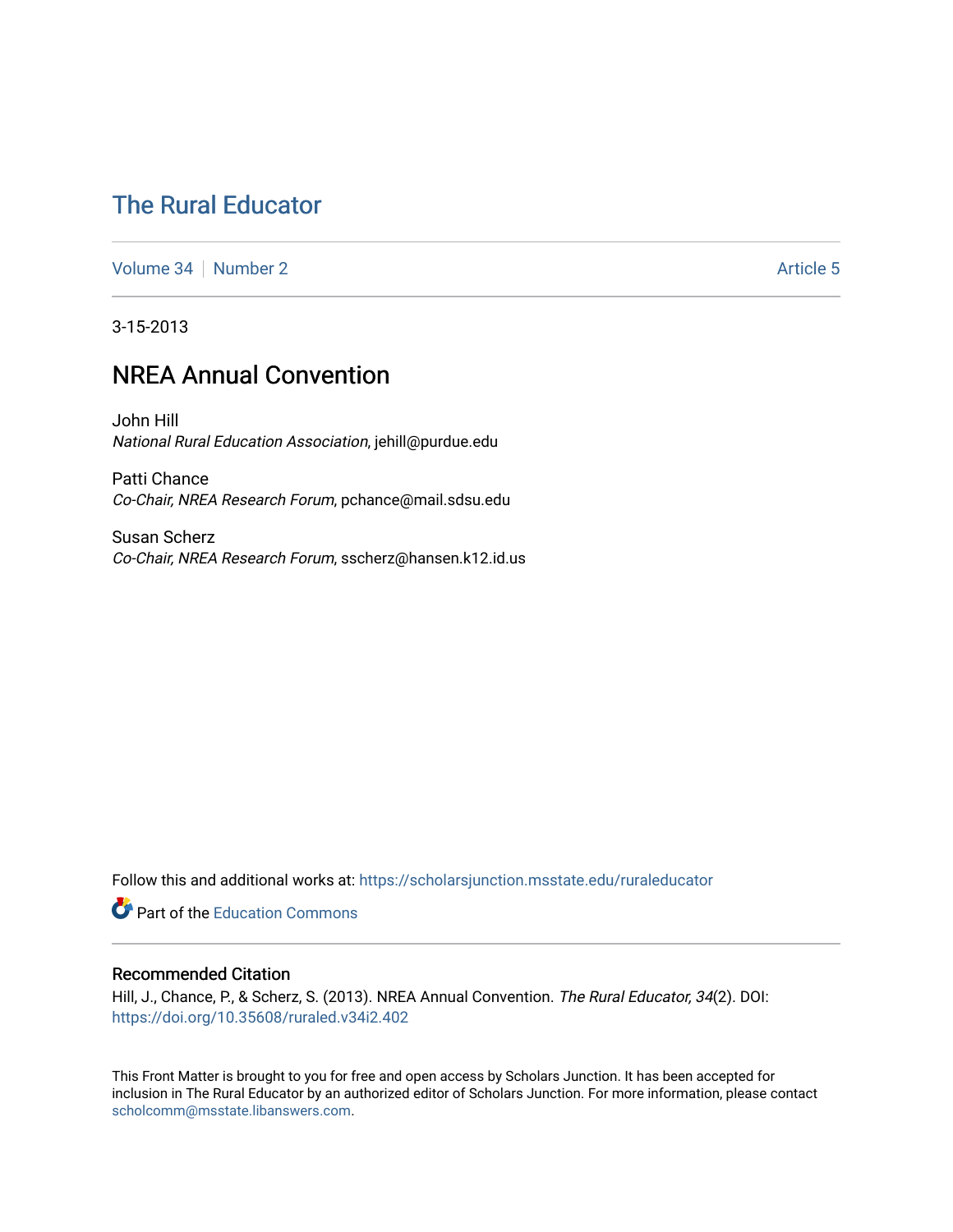

# The Voice of Rural Schools and Communitie

# **Convention & Research Symposium**

## **NREA Annual Convention**

Save the Date! October 18-20, 2013 the 105th NREA convention and Research Symposium will be in Branson, Missouri. The theme of this year's meeting is "A New Generation of Learning in Rural Schools." The opening keynote speaker is John Nash from the University of Kentucky who will help us focus on the theme and stimulate our thinking. Please view our call for presentations at

[http://www.nrea.net/viewpdf.cfm?filename=NREA\\_CallForPresentFlier\\_021519.pdf](http://www.nrea.net/viewpdf.cfm?filename=NREA_CallForPresentFlier_021519.pdf)

We encourage you to submit a proposal. The research committee leadership has designed a variety of presentation formats. Registration is now open for the conference. An "early bird" rate is available until July 1.

#### **About Our Destination**

This year's convention will be at the **Chateau on the Lake, Branson, Missouri**. The autumn landscape in the Branson area explodes in an array of rich colors beginning in mid-September and lasting through November.

#### **Chateau on the Lake Hotel**

We invite you to experience Chateau on the Lake - Branson, Missouri's only AAA Four-Diamond Hotel, Spa & Convention Center.